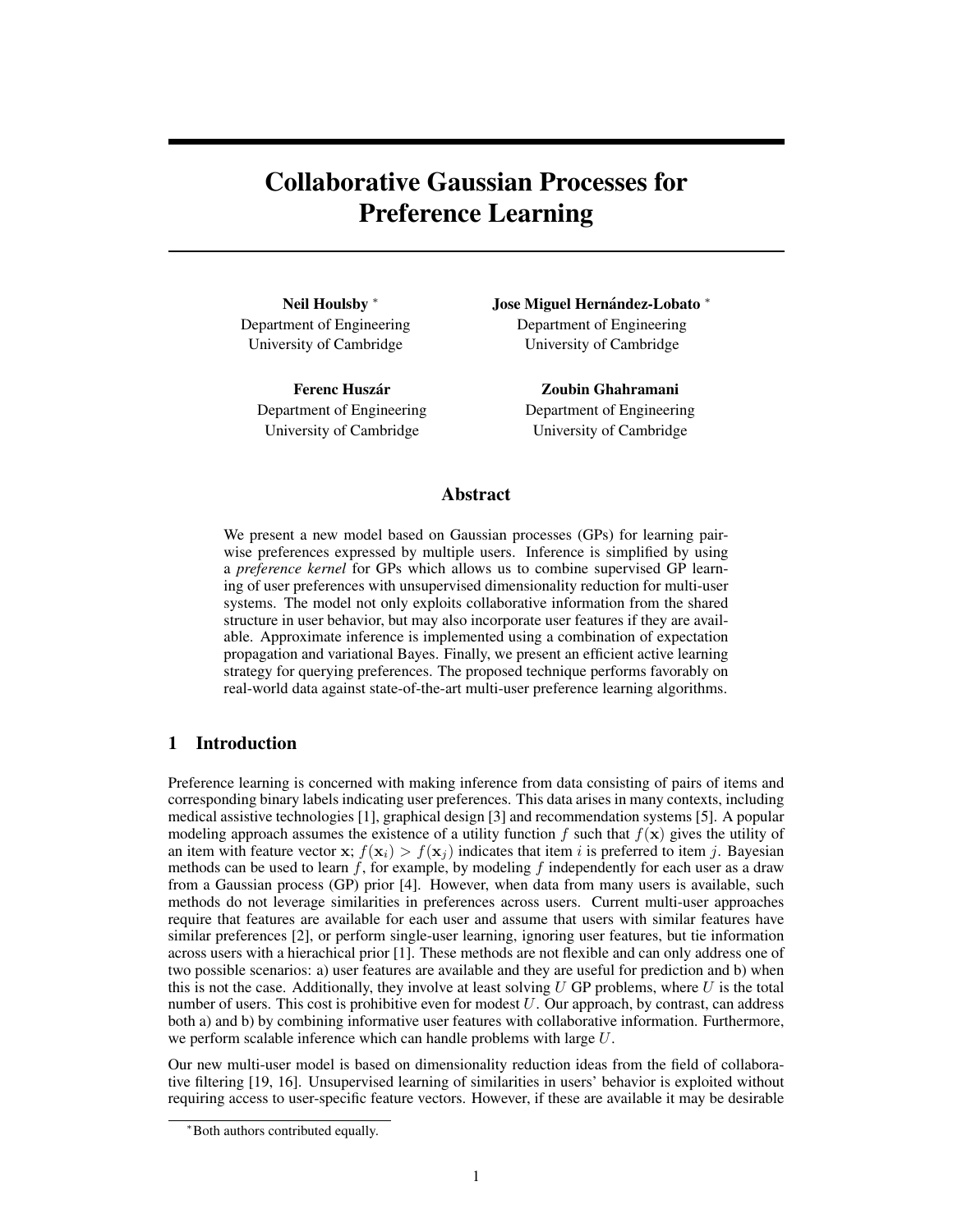to incorporate them for predictions; our model can use these user-specific features as well. The proposed method is based on a connection between preference learning and GP binary classification. We show that both problems are equivalent when a covariance function called the *preference kernel* is used. This specific kernel simplifies the inference process, allowing us to implement more complex models such as the proposed multi-user approach. Finally, in real scenarios, querying users for preference may be costly and intrusive, so it is desirable to learn preferences using the least data possible. With this objective, we present BALD (Bayesian active learning by disagreement), an efficient active learning strategy for binary classification problems with GP priors.

## 2 Pairwise preference learning as special case of binary classification

The problem of pairwise preference learning can be recast as a special case of binary classification. Let us consider two items i and j with corresponding feature vectors  $x_i, x_j \in \mathcal{X}$ . In the pairwise preference learning problem, we are given pairs of feature vectors  $x_i$  and  $x_j$  and corresponding class labels  $y \in \{-1, 1\}$  such that  $y = 1$  if the user prefers item i to item j and  $y = -1$  otherwise. The task of interest is then to predict the class label for a new pair of feature vectors not seen before. This problem can be addressed by introducing a latent preference function  $f : \mathcal{X} \mapsto \mathbb{R}$  such that  $f(\mathbf{x}_i) > f(\mathbf{x}_j)$  whenever the user prefers item i to item j and  $f(\mathbf{x}_i) < f(\mathbf{x}_j)$  otherwise [4]. When the evaluations of  $f$  are contaminated with Gaussian noise with zero mean and (without loss of generality) variance  $1/2$ , we obtain the following likelihood for f given  $x_i$ ,  $x_j$  and y

$$
\mathcal{P}(y|\mathbf{x}_i, \mathbf{x}_j, f) = \Phi[(f[\mathbf{x}_i] - f[\mathbf{x}_j])y],
$$
\n(1)

where  $\Phi$  is the standard Gaussian cumulative distribution function. The preference learning problem can be solved by combining a GP prior on  $f$  with the likelihood function in (1) [4]. The posterior for f can then be used to make predictions on the user preferences for new pairs of items.

Note that the likelihood (1) depends only on the difference between  $f(\mathbf{x}_i)$  and  $f(\mathbf{x}_j)$ . Let  $g: \mathcal{X}^2 \mapsto$ R be the latent function  $g(\mathbf{x}_i, \mathbf{x}_j) = f(\mathbf{x}_i) - f(\mathbf{x}_j)$ . We can recast the inference problem in terms of g and ignore f. When the evaluation of g is contaminated with standard Gaussian noise, the likelihood for g given  $x_i$ ,  $x_j$  and y is

$$
\mathcal{P}(y|\mathbf{x}_i, \mathbf{x}_j, g) = \Phi[g(\mathbf{x}_i, \mathbf{x}_j)y].
$$
\n(2)

Since g is obtained from f through a linear operation, the GP prior on f induces a GP prior on g. The covariance function  $k_{\text{pref}}$  of the GP prior on g can be computed from the covariance function k of the GP on f as  $k_{\text{pref}}((\mathbf{x}_i, \mathbf{x}_j), (\mathbf{x}_k, \mathbf{x}_l)) = k(\mathbf{x}_i, \mathbf{x}_k) + k(\mathbf{x}_j, \mathbf{x}_l) - k(\mathbf{x}_i, \mathbf{x}_l) - k(\mathbf{x}_j, \mathbf{x}_k)$ . The derivations can be found in Section 1 of the supplementary material. We call kpref the *preference kernel*. The same kernel function can be derived from a large margin classification viewpoint [6]. However, to our knowledge, the preference kernel has not been used previously for GP-based models.

The combination of (2) with a GP prior based on the preference kernel allows us to transform the pairwise preference learning problem into binary classification with GPs. This means that state-ofthe-art methods for GP binary classification, such as expectation propagation [14], can be applied directly to preference learning. Furthermore, the simplified likelihood (2) allows us to implement complex methods such as the multi-user approach which is described in the following section.

# 3 Multi-user preference learning

Consider I items with feature vectors  $x_i \in \mathcal{X}$  for  $i = 1, \ldots, I$ . The single-user learning approach assumes an independent latent function for the u-th user,  $g_u : \mathcal{X}^2 \mapsto \mathbb{R}$ . Our approach to the multiuser problem is to assume common structure in the user latent functions. In particular, we assume a set of D shared latent functions,  $h_d: \mathcal{X}^2 \mapsto \mathbb{R}$  for  $d = 1, \ldots, D$ , such that the user latent functions are generated by a linear combination of these functions, namely

$$
g_u(\mathbf{x}_j, \mathbf{x}_k) = \sum_{d=1}^D w_{u,d} h_d(\mathbf{x}_j, \mathbf{x}_k),
$$
\n(3)

here  $w_{u,d} \in \mathbb{R}$  is the weight given to function  $h_d$  for user u. We place a GP prior over the shared latent functions  $h_1, \ldots, h_D$  using the preference kernel described in the previous section. This model allows the preferences of the different users to share some common structure represented by the latent functions  $h_1, \ldots, h_D$ . This approach is similar to dimensionality reduction methods that are commonly used for addressing collaborative filtering problems [19, 16].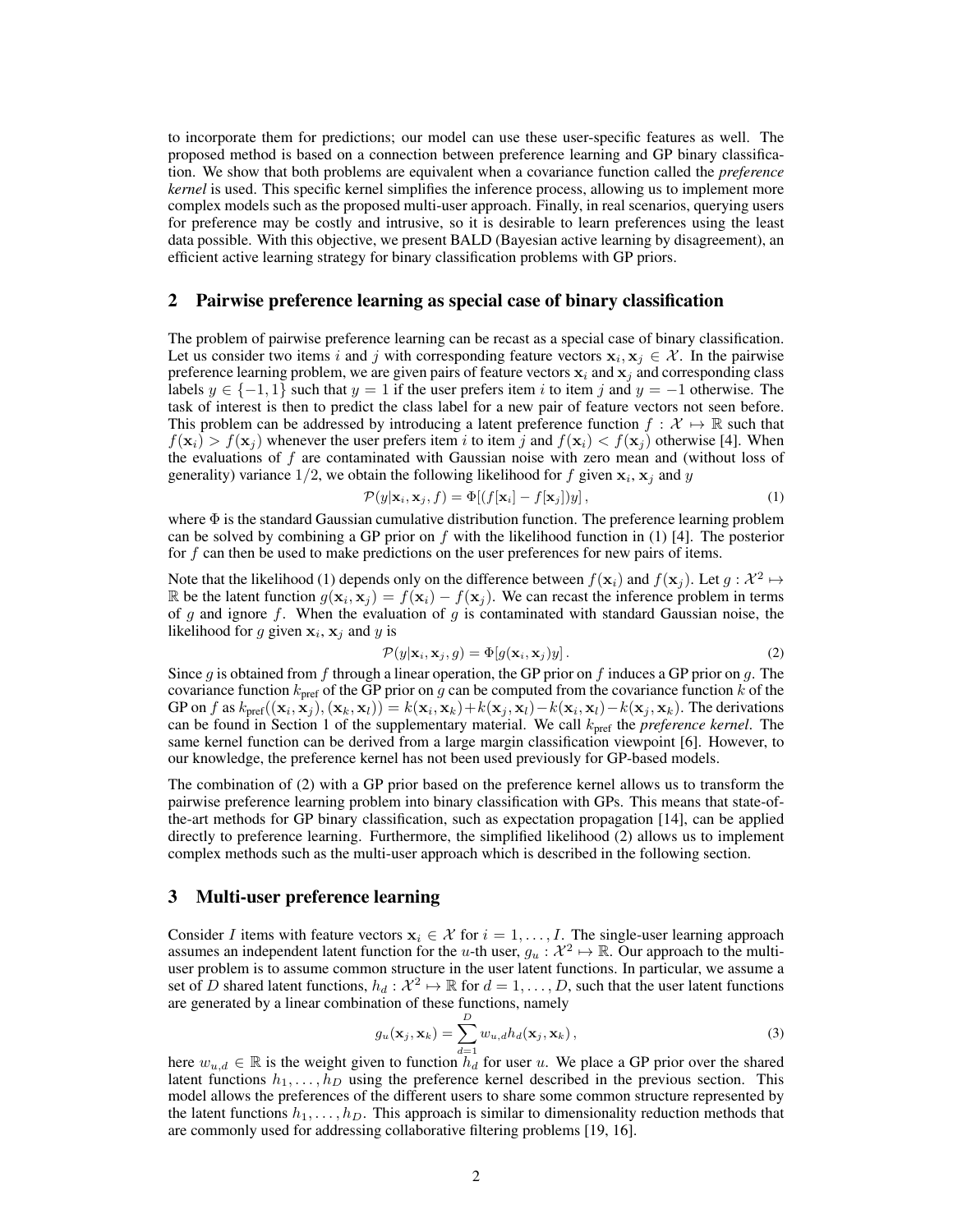We may extend this model further to the case in which, for each user  $u$ , there is a feature vector  $u_u \in U$  containing information that might be useful for prediction. We denote by U the set of all the users' feature vectors, that is,  $\mathbf{U} = {\mathbf{u}_1, \dots, \mathbf{u}_U}$ . The user features are incorporated now by placing a separate GP prior over the users weights. In particular, we replace the scalars  $w_{u,d}$  in (3) with functions  $w'_d(\mathbf{u}_u) : \mathcal{U} \to \mathbb{R}$ . These weight functions describe the contribution of shared latent function  $h_d$  to the user latent function  $g_u$  as a function of the user feature vector  $u_u$ .

In the multi-user setting we are given a list  $\mathcal{L} = \{p_1, \ldots, p_P\}$  with all the *pairs* of items evaluated by the users, where  $P \leq I(I-1)/2$  (the maximum number of pairs). The data consists of  $\mathcal{L}$ , the sets of feature vectors for the users U (if available), the item features  $X = \{x_1, \ldots, x_I\}$ , and U sets of preference judgements, one for each user,  $\mathcal{D} = \{\{z_{u,i}, y_{u,i}\}_{i=1}^{M_u}\}_{u=1}^U$ , where  $z_{u,i}$  indexes the *i*-th pair evaluated by user  $u, y_{i,u} = 1$  if this user prefers the first item in the pair to the second and  $y_{i,u} = -1$  otherwise.  $M_u$  is the number of preference judgements made by the u-th user.

#### 3.1 Probabilistic description

To address the task of predicting preference on unseen item pairs we cast the model into a probabilistic framework. Let G be an  $U \times P$  'user-function' matrix, where each row corresponds to a particular user's latent function, that is, the entry in the u-th column and i-th row is  $g_{u,i} = g_u(\mathbf{x}_{\alpha(i)}, \mathbf{x}_{\beta(i)})$  and  $\alpha(i)$  and  $\beta(i)$  denote respectively the first and second item in the *i*-th pair from L. Let **H** be a  $D \times P$ 'shared-function' matrix, where each row represents the shared latent functions, that is, the entry in the d-th row and *i*-th column is  $h_{d,i} = h_d(\mathbf{x}_{\alpha(i)}, \mathbf{x}_{\beta(i)})$ . Finally, we introduce the  $U \times D$  weight matrix W such that each row contains a user's weights, that is, the entry in the u-th row and  $\overline{d}$ -th column of this matrix is  $w'_d(\mathbf{u}_u)$ . Note that  $\mathbf{G} = \mathbf{WH}$  represents equation (3) in matrix form. Let T be the  $U \times P$  target matrix given by  $T = sign[G + E]$ , where E is an  $U \times P$  noise matrix whose entries are sampled i.i.d. from a standard Gaussian distribution and the function "sign" retains only the sign of the elements in a matrix. The observations  $y_{u,i}$  in  $\mathcal{D} = \{\{z_{u,i}, y_{u,i}\}_{i=1}^{M_u}\}_{u=1}^U$  are mapped to the corresponding entries of T using  $t_{u,z_{u,i}} = y_{u,i}$ . Let  $T^{(\mathcal{D})}$  and  $G^{(\mathcal{D})}$  represent the elements of T and G corresponding only to the available observations  $y_{u,i}$  in D. Then, the likelihood for  $\mathbf{G}^{(\mathcal{D})}$ given  $T^{(\mathcal{D})}$  and conditional distribution for  $G^{(\mathcal{D})}$  given H and W are

$$
\mathcal{P}(\mathbf{T}^{(\mathcal{D})}|\mathbf{G}^{(\mathcal{D})})=\prod_{u=1}^U\prod_{i=1}^{M_u}\Phi[t_{u,z_{u,i}}g_{u,z_{u,i}}]\ \ \text{and}\ \ \mathcal{P}(\mathbf{G}^{(\mathcal{D})}|\mathbf{W},\mathbf{H})=\prod_{u=1}^U\prod_{i=1}^{M_u}\delta[g_{u,z_{u,i}}-\mathbf{w}_u\mathbf{h}_{\cdot,z_{u,i}}]
$$

respectively, where  $\mathbf{w}_u$  is the u-th row in  $\mathbf{W}$ ,  $\mathbf{h}_{\cdot,i}$  is the i-th column in  $\mathbf{H}$  and  $\delta$  represents a point probability mass at zero. We now select the priors for W and H. We assume that each function  $w'_1, \ldots, w'_D$  is sampled *a priori* from a GP with zero mean and specific covariance function. Let  $\mathbf{K}_{\text{users}}$  be the  $U \times U$  covariance matrix for entries in each column of matrix W. Then

$$
\mathcal{P}(\mathbf{W}|\mathbf{U}) = \prod_{d=1}^{D} \mathcal{N}(\mathbf{w}_{\cdot,d}|\mathbf{0}, \mathbf{K}_{\text{users}}),
$$
\n(4)

where  $w_{d}$  is the d-th column in W. If user features are unavailable,  $K_{users}$  becomes the identity matrix. Finally, we assume that each shared latent function  $h_1, \ldots, h_D$  is sampled *a priori* from a GP with zero mean and covariance function given by a preference kernel. Let  $\mathbf{K}_{items}$  be the  $P \times P$ preference covariance matrix for the item pairs in  $\mathcal{L}$ . The prior for **H** is then

$$
\mathcal{P}(\mathbf{H}|\mathbf{X}, \mathcal{L}) = \prod_{j=1}^{D} \mathcal{N}(\mathbf{h}_{j}|\mathbf{0}, \mathbf{K}_{\text{items}}),
$$
\n(5)

where  $\mathbf{h}_j$  is the j-th row in H. The resulting posterior for W, H and  $\mathbf{G}^{(\mathcal{D})}$  is

$$
\mathcal{P}(\mathbf{W}, \mathbf{H}, \mathbf{G}^{(\mathcal{D})} | \mathbf{T}^{(\mathcal{D})}, \mathbf{X}, \mathcal{L}) = \frac{\mathcal{P}(\mathbf{T}^{(\mathcal{D})} | \mathbf{G}^{(\mathcal{D})}) \mathcal{P}(\mathbf{G}^{(\mathcal{D})} | \mathbf{W}, \mathbf{H}) \mathcal{P}(\mathbf{W} | \mathbf{U}) \mathcal{P}(\mathbf{H} | \mathbf{X}, \mathcal{L})}{\mathcal{P}(\mathbf{T}^{(\mathcal{D}} | \mathbf{X}, \mathcal{L})}.
$$
 (6)

Given a new item pair  $p_{P+1}$ , we can compute the predictive distribution for the preference of the u-th user ( $1 \le u \le U$ ) on this pair by integrating out the parameters H, W and  $G^{(D)}$  as follows:

$$
\mathcal{P}(t_{u,P+1}|\mathbf{T}^{(\mathcal{D})},\mathbf{X},\mathcal{L},p_{P+1}) = \int \mathcal{P}(t_{u,P+1}|g_{u,P+1})\mathcal{P}(g_{u,P+1}|\mathbf{w}_{u},\mathbf{h}_{\cdot,P+1})
$$

$$
\mathcal{P}(\mathbf{h}_{\cdot,P+1}|\mathbf{H},\mathbf{X},\mathcal{L},p_{P+1})\mathcal{P}(\mathbf{H},\mathbf{W},\mathbf{G}^{(\mathcal{D})}|\mathbf{T}^{(\mathcal{D})},\mathbf{X},\mathcal{L}) d\mathbf{H} d\mathbf{W} d\mathbf{G}^{(\mathcal{D})},\tag{7}
$$

where  $\mathcal{P}(t_{u,P+1}|g_{u,P+1}) = \Phi[t_{u,P+1}g_{u,P+1}], \mathcal{P}(g_{u,P+1}|\mathbf{w}_{u}, \mathbf{h}_{\cdot,P+1}) = \delta[g_{u,P+1} - \mathbf{w}_{u} \mathbf{h}_{\cdot,P+1}],$  $\mathcal{P}(\mathbf{h}_{\cdot,P+1}|\mathbf{H},\mathbf{X},\mathcal{L},p_{P+1})=\prod^{D}$  $\mathcal{N}(h_{d,P+1}|\mathbf{k}_{\star}^{\mathrm{T}}\mathbf{K}_{\mathrm{items}}^{-1}\mathbf{h}_{d},k_{\star}-\mathbf{k}_{\star}^{\mathrm{T}}\mathbf{K}_{\mathrm{items}}^{-1}\mathbf{k}_{\star})$  (8)

 $d=1$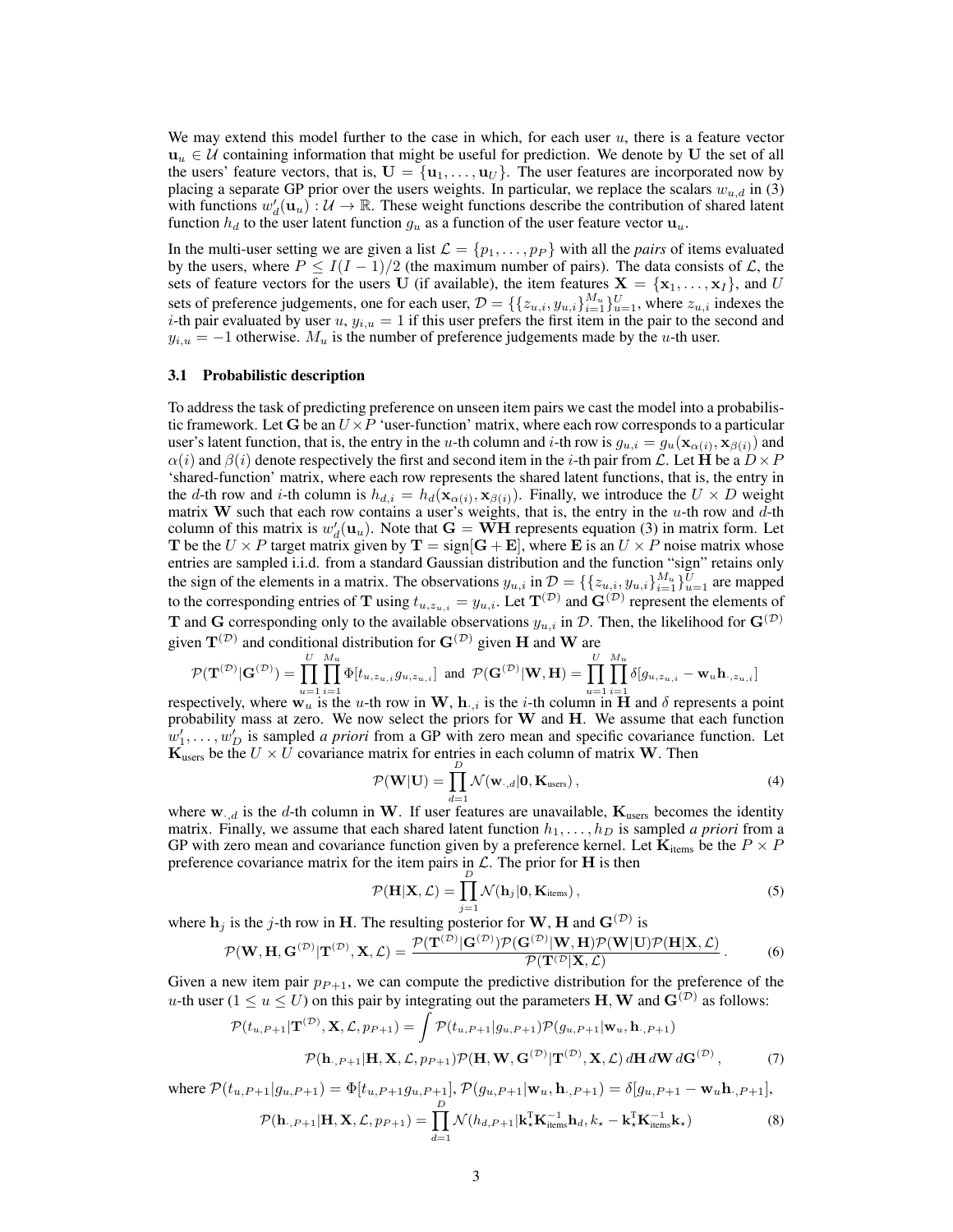

Figure 1: Toy example with 1D input. Circles and crosses denote labelled data. The plot shows the mean and variance of the GP predictive distribution. Maximum Entropy Sampling (MES) samples from the region of highest marginal uncertainty, ignoring the second term in (10). BALD samples from the region of greatest uncertainty in the latent function.

 $k_{\star}$  is the prior variance of  $h_d(\mathbf{x}_{\alpha(P+1)}, \mathbf{x}_{\beta(P+1)})$  and  $\mathbf{k}_{\star}$  is a P-dimensional vector that contains the prior covariances between  $h_d(\mathbf{x}_{\alpha(P+1)}, \mathbf{x}_{\beta(P+1)})$  and  $h_d(\mathbf{x}_{\alpha(1)}, \mathbf{x}_{\beta(1)}), \ldots, h_d(\mathbf{x}_{\alpha(P)}, \mathbf{x}_{\beta(P)})$ . Computing (6) or (8) is infeasible and approximations must be used. For this, we use a combination of expectation propagation (EP) [14] and variation Bayes (VB) [7]. Empirical studies show that EP obtains state-of-the-art performance in the related problem of GP binary classification [15].

We want to learn user preferences with the proposed model from the least amount of data possible. Therefore we desire to query users actively about their preferences on the most informative pairs of items [3]. Next, we describe a novel method to implement this strategy. This method exploits the preference kernel and so may be trivially generalized to GP binary classification problems also.

# 4 Bayesian active learning by disagreement

The goal of active learning is to choose item pairs such that we learn the preference functions for the users using minimal data. Information theoretic approaches to active learning are popular because they do not require prior knowledge of loss functions or test domains. The central goal is to identify the new data point that maximizes the expected reduction in posterior entropy. For preference learning (see Section 2), this implies choosing the new item features  $x_i$  and  $x_j$  that maximize

$$
H[\mathcal{P}(g|\mathcal{D})] - \mathbb{E}_{\mathcal{P}(y|\mathbf{x}_i,\mathbf{x}_j,\mathcal{D})} [H[\mathcal{P}(g|y,\mathbf{x}_i,\mathbf{x}_j,\mathcal{D})]]\,,\tag{9}
$$

where D are the user preferences observed so far and  $H[p(x)] = -\int p(x) \log p(x) dx$  represents the Shannon entropy. This framework, originally proposed in [10], is difficult to apply directly to models based on GPs. In these models, entropies can be poorly defined or their computation can be intractable. In practice, current approaches make approximations for the computation of the posterior entropy  $[12, 9]$ . However, a second difficulty arises; if n new data points are available for selection, with  $|\{-1, 1\}| = 2$  possible values for y. Then  $\mathcal{O}(2n)$  potentially expensive posterior updates are required to find the maximizer of (9): one for every available feature vector and possible class value. This is often too expensive in practice.

A solution consists in noting that (9) is equivalent to the conditioned mutual information between  $\eta$ and  $g$ . Using this we can rearrange this equation to compute entropies in  $y$  space:

$$
H[\mathcal{P}(y|\mathbf{x}_i,\mathbf{x}_j,\mathcal{D})] - \mathbb{E}_{\mathcal{P}(g|\mathcal{D})} [H[\mathcal{P}(y|\mathbf{x}_i,\mathbf{x}_j,g)]]. \qquad (10)
$$

This overcomes the previous challenges. Entropies are now evaluated in output space, which has low dimension. Furthermore, g is now conditioned only upon  $D$ , so only  $\mathcal{O}(1)$  updates of the posterior distribution are required. We only need to recompute the posterior once per data point selected, not for every possible data point under consideration. Expression (10) also provides us with an intuition about the objective; we seek the  $x_i$  and  $x_j$  for which a) the model is marginally uncertain about y (high  $H[\mathcal{P}(y|\mathbf{x}_i, \mathbf{x}_j, \mathcal{D})]$ ) and b) conditioned on a particular value of g the model is confident about y (low  $\mathbb{E}_{\mathcal{P}(g|\mathcal{D})}$  [H[ $\mathcal{P}(y|\mathbf{x}_i, \mathbf{x}_j, g]$ ]). This can be interpreted as seeking the pair  $\mathbf{x}_i$  and  $\mathbf{x}_j$ for which the latent functions g, under the posterior, 'disagree' with each other the most about the outcome, that is, the preference judgement. Therefore, we refer to this objective as Bayesian Active Learning by Disagreement (BALD). This method is independent of the approach used for inference, something which does not hold for the techniques described in [12, 8, 9]. In the following section we show how (10) can be applied to binary classification with GPs, and hence via the preference kernel also to any preference learning problem.

#### 4.1 BALD in binary classification with GPs

Most approximate inference methods for the problem of binary classification with GPs produce a Gaussian approximation to the posterior distribution of  $f$ , the latent function of interest. In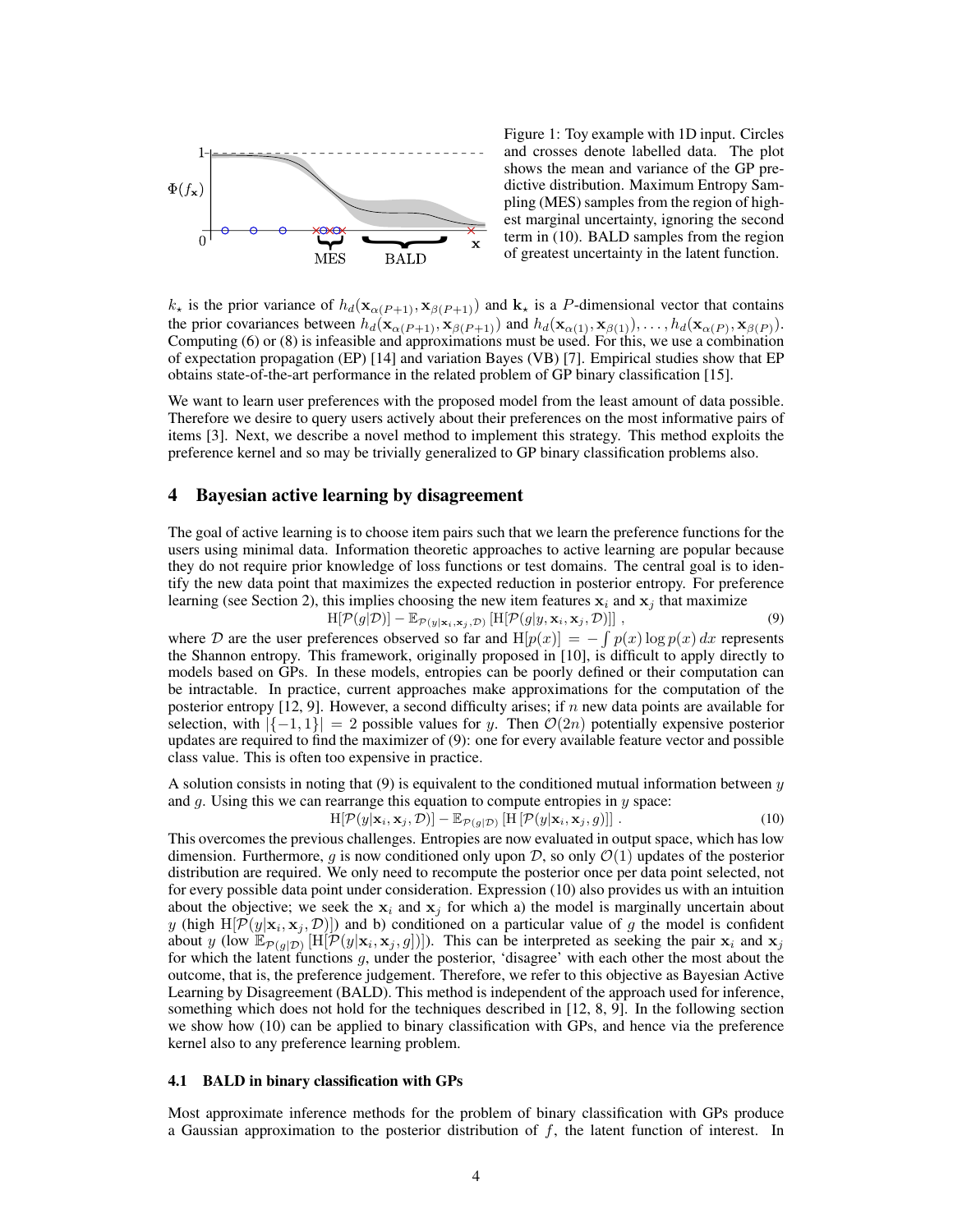the binary GP classifier, the entropy of  $y$  given the corresponding value of  $f$  can be expressed in terms of the binary entropy function,  $h[f] = -f \log f - (1 - f) \log(1 - f)$ . In particular,  $H[p(y|\mathbf{x}, f)] = h[\Phi(f(\mathbf{x}))]$ . When a Gaussian is used to approximate the posterior of f, we have that for each x,  $f_x = f(x)$  will follow a Gaussian distribution with mean  $\mu_x$  and variance  $\sigma_x^2$ . The first term in (10), that is, H[p(y|x, D)], can be handled analytically in this case: H[p(y|x, D)]  $\approx$  $h \left[ \int \Phi(f_{\mathbf{x}}) \mathcal{N}(f_{\mathbf{x}} | \mu_{\mathbf{x}}, \sigma_{\mathbf{x}}^2) df_{\mathbf{x}} \right] = h \left[ \Phi \left( \mu_{\mathbf{x}} (\sigma_{\mathbf{x}}^2 + 1)^{-1/2} \right) \right]$ , where  $\approx$  represents here the Gaussian approximation to the posterior of  $f_{\mathbf{x}}$ . The second term in (10), that is,  $\mathbb{E}_{p(f|\mathcal{D})}[\text{H}[p(y|\mathbf{x}, f)]]$ , can be approximated as  $\mathbb{E}_{p(f|\mathcal{D})} [\text{H}[p(y|\mathbf{x},f)]] \approx C(\sigma_{\mathbf{x}}^2 + C^2)^{-1/2} \exp(-\mu_{\mathbf{x}}^2 (2(\sigma_{\mathbf{x}}^2 + C^2))^{-1})$ , where  $C = \sqrt{\pi \log 2/2}$ . This result is obtained by using the Gaussian approximation to the posterior of  $f_{\bf x}$ and then approximating  $h[\Phi(f_{\mathbf{x}})]$  by the squared exponential curve  $\exp(-f_{\mathbf{x}}^2/\pi \log 2)$  (details can be found in Section 3 of the supplementary material).

To summarize, the BALD algorithm for active binary GP classification / preference learning first applies any approximate inference method to obtain the posterior mean  $\mu_{\bf x}$  and variance  $\sigma_{\bf x}^2$  of f at each point of interest x. Then, it selects the feature vector x that maximizes the objective

$$
h\left[\Phi\left(\mu_{\mathbf{x}}(\sigma_{\mathbf{x}}^2+1)^{-1/2}\right)\right]-C(\sigma_{\mathbf{x}}^2+C^2)^{-1/2}\exp\left(-\mu_{\mathbf{x}}^2(2\left(\sigma_{\mathbf{x}}^2+C^2\right))^{-1}\right). \tag{11}
$$

BALD assigns a high value to the feature vector x when the model is both uncertain about the label  $(\mu_x \text{ close to 0})$  and there is high uncertainty about  $f_x(\sigma_x^2)$  is large). The second term prevents BALD from sampling in regions where the model knows that the label is uncertain. Figure 1 illustrates the differences between BALD and Maximum Entropy Sampling [17] (details in the supplementary material, Section 5). MES considers only marginal uncertainty (the first term in (11)), and hence seeks data in an uninformative region of the plot. By contrast, BALD samples data from the region of greatest uncertainty in the latent function.

## 5 Expectation propagation and variational Bayes

Approximate inference in our model is implemented using a combination of expectation propagation (EP) [13] and variational Bayes (VB) [7]. Here, we briefly describe the method, but full details are in Section 4 of the supplementary. We approximate the posterior (6) by the parametric distribution

$$
\mathcal{Q}(\mathbf{W}, \mathbf{H}, \mathbf{G}^{(\mathcal{D})}) = \left[ \prod_{u=1}^{U} \prod_{d=1}^{D} \mathcal{N}(w_{ud} | m_{u,d}^w, v_{u,d}^w) \right] \left[ \prod_{d=1}^{D} \prod_{i=1}^{P} \mathcal{N}(h_{d,i} | m_{d,i}^h, v_{d,i}^h) \right]
$$

$$
\left[ \prod_{u=1}^{N} \prod_{j=1}^{M_u} \mathcal{N}(g_{u,z_{u,j}} | m_{u,j}^g, v_{u,j}^g) \right],
$$
(12)

where  $m_{u,d}^w$ ,  $v_{u,d}^w$ ,  $m_{d,i}^h$ ,  $v_{d,i}^h$ ,  $m_{u,j}^g$ , and  $v_{u,j}^g$  are free parameters to be determined by EP and the superscripts  $w, h$  and  $g$  indicate the random variables described by these parameters. The joint distribution  $\mathcal{P}(\mathbf{G}^{(\mathcal{D})}, \mathbf{W}, \mathbf{H}, \mathbf{T}^{(\mathcal{D})}, \mathbf{X}, \ell)$  can be factorized into four factors  $f_1, \ldots, f_4$ , namely,  $\mathcal{P}(\mathbf{G}^{(\mathcal{D})}, \mathbf{W}, \mathbf{H}, \mathbf{T}^{(\mathcal{D})}, \mathbf{X}, \ell) = \prod_{a=1}^4 f_a(\mathbf{G}^{(\mathcal{D})}, \mathbf{W}, \mathbf{H})$ , where  $f_1(\mathbf{G}^{(\mathcal{D})}, \mathbf{W}, \mathbf{H}) =$  $\mathcal{P}(\mathbf{T}^{(\mathcal{D})}|\mathbf{G}^{(\mathcal{D})}),$   $f_2(\mathbf{G}^{(\mathcal{D})}, \mathbf{W}, \mathbf{H})$  =  $\mathcal{P}(\mathbf{G}^{(\mathcal{D})}|\mathbf{W}, \mathbf{H}),$   $f_3(\mathbf{G}^{(\mathcal{D})}, \mathbf{W}, \mathbf{H})$  =  $\mathcal{P}(\mathbf{W}|\mathbf{U})$  and  $f_4(\mathbf{G}^{(\mathcal{D})}, \mathbf{W}, \mathbf{H}) = \mathcal{P}(\mathbf{H}|\mathbf{X}, \ell)$ . EP approximates these exact factors by approximate factors  $\hat{f}_1(\mathbf{W}, \mathbf{H}, \mathbf{G}^{(\mathcal{D})}), \ldots, \hat{f}_4(\mathbf{W}, \mathbf{H}, \mathbf{G}^{(\mathcal{D})})$  that have the same functional form as  $\mathcal{Q}$ 

$$
\hat{f}_a(\mathbf{G}^{(\mathcal{D})}, \mathbf{W}, \mathbf{H}) = \left[ \prod_{u=1}^U \prod_{d=1}^D \mathcal{N}(w_{ud} | \hat{m}_{u,d}^{a,w}, \hat{v}_{u,d}^{a,w}) \right] \left[ \prod_{d=1}^D \prod_{i=1}^P \mathcal{N}(h_{d,i} | \hat{m}_{d,i}^{a,h}, \hat{v}_{d,i}^{a,h}) \right]
$$
\n
$$
\left[ \prod_{u=1}^N \prod_{j=1}^{M_u} \mathcal{N}(g_{u,z_{u,j}} | \hat{m}_{u,j}^{a,g}, \hat{v}_{u,j}^{a,g}) \right] \hat{s}_a,
$$
\n(13)

where  $a=1,\ldots,4$  and  $\hat{m}_{u,d}^{a,w}$ ,  $\hat{v}_{u,d}^{a,w}$ ,  $\hat{m}_{d,i}^{a,h}$ ,  $\hat{v}_{d,i}^{a,h}$ ,  $\hat{m}_{u,j}^{a,g}$ ,  $\hat{v}_{u,j}^{a,g}$  and  $\hat{s}_a$  are free parameters. Note that Q is the normalized product of  $\hat{f}_1, \dots, \hat{f}_4$ . The first step of EP is to initialize  $\hat{f}_1, \dots, \hat{f}_4$  and Q to be uniform. After that, EP iteratively refines of  $\hat{f}_1, \ldots, \hat{f}_4$  by minimizing the Kullback-Leibler (KL) divergence between the product of  $\mathcal{Q}^{\setminus a}$  and  $f_a$  and the product of  $\mathcal{Q}^{\setminus a}$  and  $\hat{f}_a$ , where  $\mathcal{Q}^{\setminus a}$  is the ratio between Q and  $\hat{f}_a$ . However, this does not perform well for refining  $\hat{f}_2$ ; details on this problem can be found in Section 4 of the supplementary material and in [19]. For this factor we follow a VB approach. Instead of minimizing  $KL(Q^2 / 2 \cdot f_2 || Q^2 / 2 \cdot f_2)$  with respect to the parameters of  $\hat{f}_2$ , we refine this approximate factor so that the reversed version of the KL divergence is minimized,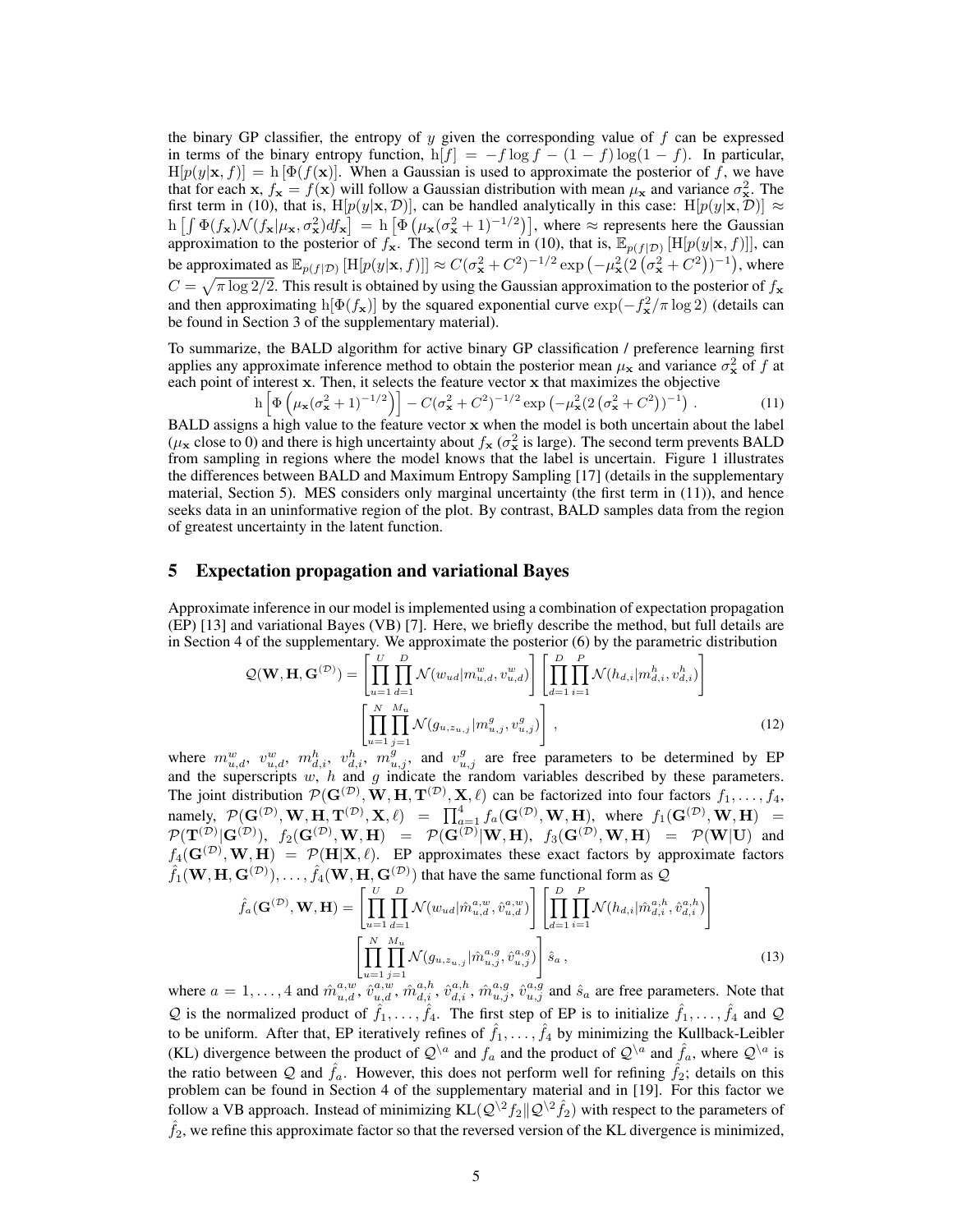that is, we minimize  $KL(Q^{\backslash 2} \hat{f}_2 || Q^{\backslash 2} f_2)$ . EP iteratively refines all the approximate factors until convergence. This method also approximates the predictive distribution (7). For this, we replace the exact posterior in  $(7)$  with Q. Finally, EP can also approximate the normalization constant in  $(6)$ (the model evidence) as the integral of the product of all the approximate factors  $\hat{f}_1, \dots, \hat{f}_4$ .

#### 5.1 A sparse approximation to speed up computation

The cost of GPs is cubic in the number of function evaluations. In our case, refining  $f_3$  has cost  $\mathcal{O}(DU^3)$ , where U is the number of users, and D the number of shared latent functions. The cost of refining  $\hat{f}_4$  is  $\mathcal{O}(DP^3)$ , where P is the number of observed item pairs. These costs can be reduced by approximating  $K_{users}$  and  $K_{items}$  in (4) and (5). We use the FITC approximation [18]. Under this approximation, an  $n \times n$  covariance matrix **K** generated by the evaluation of a covariance function at n locations is approximated by  $\mathbf{K}'=\mathbf{Q}+{\rm diag}(\mathbf{K}-\mathbf{Q})$ , where  $\mathbf{Q}=\mathbf{K}_{nn_0}\mathbf{K}_{nn_00}^{-1}\mathbf{K}_{nn_0}^{\mathbf{T}}, \mathbf{K}_{n_0n_0}$  is the  $n_0 \times n_0$  matrix generated by the evaluation of the covariance function at all possible combinations of only  $n_0 < n$  locations or pseudo-inputs and  $\mathbf{K}_{nn_0}$  is the  $n \times n_0$  matrix with the covariances between all possible combinations of original locations and pseudo-inputs. These approximations allow us to refine  $\hat{f}_3$  and  $\hat{f}_4$  in  $\mathcal{O}(DU_0^2 U)$  and  $\mathcal{O}(DP_0^2 P)$  operations, where  $U_0$  and  $P_0$  are the number of pseudo-inputs for the users and for the item pairs, respectively. A detailed description of the EP updates based on the FITC approximation is given in Section 4.4 of the supplementary material.

# 6 Experiments and Discussion

The performance of our collaborative preference model with the BALD active learning strategy is evaluated in a series of experiments with simulated and real-world data. The analyzed datasets include a) synthetic data generated from the probabilistic model assumed by the proposed multiuser method (Synthetic), b) a collection of user preferences on different movies (MovieLens), c) the number of votes obtained by different political parties in the 2010 UK general election (Election), d) preferences of users about different types of sushi (Sushi), and finally, e) information regarding the concentration of heavy metals in the Swiss Jura region (Jura). Section 6 in the supplementary material contains a detailed description of these datasets.

## 6.1 Comparison with other multi-user methods

Alternative models. Two versions of the proposed collaborative preference (CP) model are used. The first version (CPU) takes into account the available user features, as described in Section 3. The second version (CP) ignores these features by replacing  $K_{\text{users}}$  in (4) with the identity matrix. The first multi-user method we compare to is the approach of Birlitiu et al. (BI) [1]. This method does not use user features, and captures similarities between users with a hierarchical GP model. In particular, a common GP prior is assumed for the preference function of each user; using this prior the model learns the full GP posterior for each user. The second multi-user method is the technique of Bonilla et al. (BO) [2]. In this model there exists one high-dimensional function which depends on both the features of the two items to be compared and on the features of the user who makes the comparison. Relationships between users' behaviors are captured only via the user features. We implement BO and BI using the preference kernel and EP for approximate inference<sup>1</sup>. The computational costs of BO and BI are rather high; BO has cubic complexity in the *total* number of observations i.e.  $\mathcal{O}((\sum_{u=1}^U M_u)^3)$ , our model (CPU) has a significantly lower cost of  $\mathcal{O}(D(U^3 + P^3))$  (before further speed-up from FITC). BI does not include user features, but learns U GPs, so has complexity  $\mathcal{O}(UP^3)$ ; the equivalent version of our model (CP) has cost  $\mathcal{O}(NP + DP^3)$ , which is lower because  $D \ll U$ . More details about BI and BO are given in sections 7 and 8 of the supplementary material. Finally, we consider a single user approach (SU) which fits a different GP classifier independently to the data of each user.

<sup>1</sup>Although this is not the same as the original implementations (sampling-based for BI, Laplace approximation for BO), the preference kernel and EP are likely to augment the performance of these algorithms, and provides the fairest comparison of the underlying models.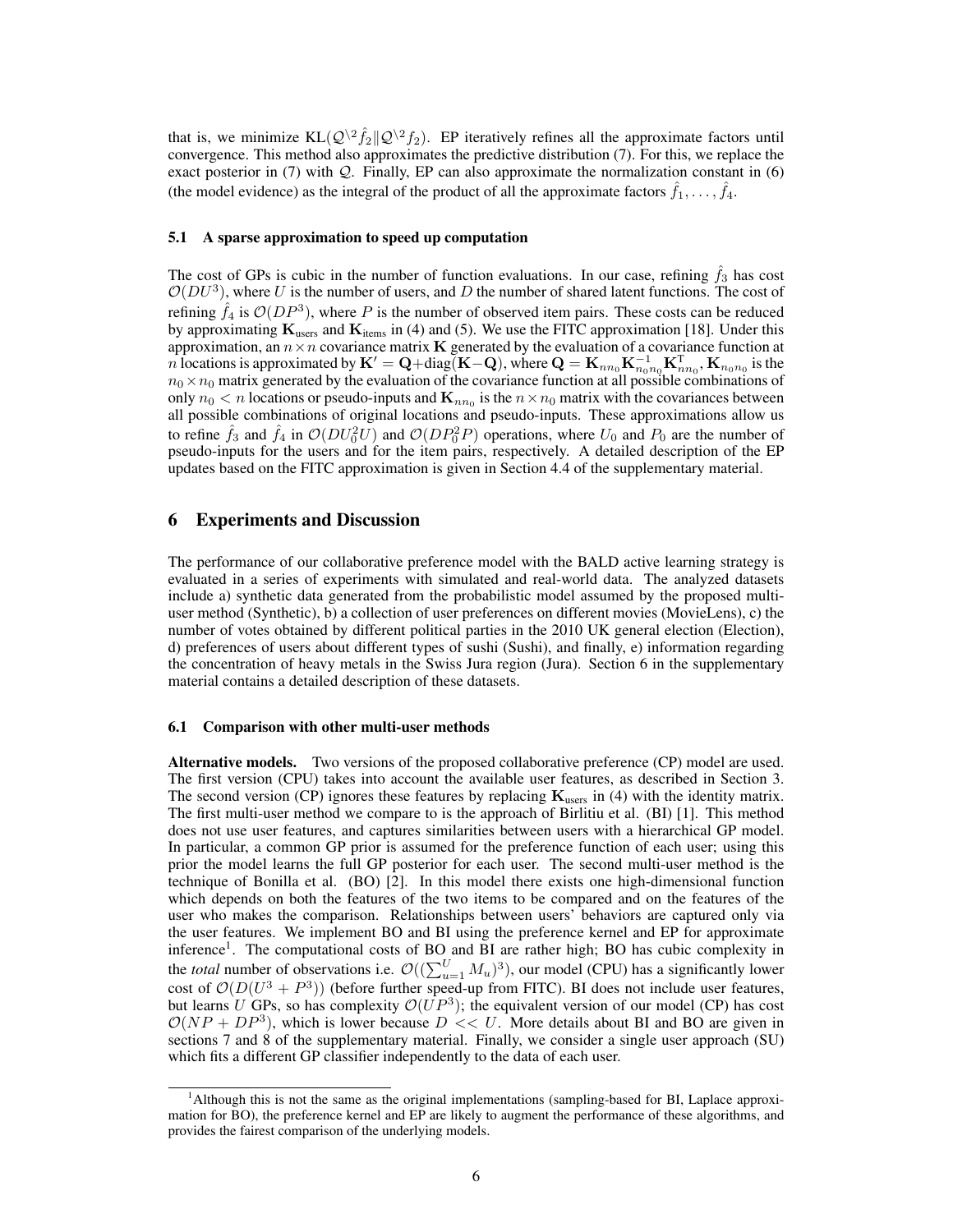Table 1: Average test error with 100 users.

| <b>Dataset</b>                          |  | CPU CP BI BO                            | - SU |
|-----------------------------------------|--|-----------------------------------------|------|
| Synthetic 0.162 0.180 0.175 0.157 0.226 |  |                                         |      |
| Sushi                                   |  | 0.171 0.163 0.160 0.266 0.187           |      |
| MovieLens 0.182 0.166 0.168 0.302 0.217 |  |                                         |      |
| Election                                |  | $0.199$ $0.123$ $0.077$ $0.401$ $0.300$ |      |
| Jura                                    |  | $0.159$ $0.153$ $0.153$ $0.254$ $0.181$ |      |

Table 2: Training times (s) with 100 users.

| <b>Dataset</b> | <b>CPU</b> | CP. | BL | <b>BO</b>                          | <b>SU</b> |
|----------------|------------|-----|----|------------------------------------|-----------|
| Synthetic      | 7.793      |     |    | 9.498 22.524 311.574 0.927         |           |
| Sushi          | 5.694      |     |    | 4.307 20.028 215.136 0.817         |           |
| MovieLens      |            |     |    | 5.313 4.013 19.366 69.048 0.604    |           |
| Election       |            |     |    | 13.134 12.408 20.880 120.011 0.888 |           |
| Jura           |            |     |    | 3.762 2.404 15.234 88.502 0.628    |           |

Table 3: Test error for each method and active learning strategy with at most 1000 users.

| <b>Dataset</b> |       | CPU-B CPU-E CPU-R |       |       | CP-B CP-E CP-R          |       | SU-B SU-E SU-R          |  |
|----------------|-------|-------------------|-------|-------|-------------------------|-------|-------------------------|--|
| Synthetic      | 0.135 | 0.135             | 0.139 |       | $0.153$ 0.160 0.173     |       | $0.249$ $0.259$ $0.268$ |  |
| Sushi          | 0.148 | 0.153             | 0.178 |       | $0.144$ $0.151$ $0.176$ |       | $0.179$ 0.197 0.212     |  |
| MovieLens      | 0.170 | 0.176             | 0.199 |       | $0.163$ 0.170 0.195     |       | $0.225$ 0.235 0.248     |  |
| Election       | 0.202 | 0.158             | 0.224 | 0.097 | 0.093                   | 0.151 | 0.332 0.346 0.338       |  |
| Jura           | 0.143 | 0.141             | 0.168 | 0.138 | 0.138                   | 0.169 | $0.176$ 0.166 0.197     |  |

Experimental procedure. Due to the high computational cost of BI and BO, to compare to these methods we must subsample the datasets, keeping only 100 users. The available data were split randomly into training and test sets of item pairs, where the training sets contain 20 pairs per user in Sushi, MovieLens and Election, 15 pairs in Jura and 30 in Synthetic. This was repeated 25 times to obtain statistically meaningful results. In CPU and CP, we selected the number of latent functions  $D$  to be 20 (see Table 6.1). In general, the proposed models, CPU and CP, are robust to over-fitting and over-estimation of  $D$  does not harm predictive performance. Note that the Synthetic dataset is generated using  $D = 5$  and CPU and CP still obtain very good results using  $D = 20$ . This automatic pruning of unnecessary degrees of freedom seems to be common in methods based on variational Bayes [11]. We selected the kernel lengthscales to be equal to the median distance between feature vectors. This leads to good empirical performance for most methods. An exception is BO, where the kernel hyperparameters are tuned to some held-out data using automatic relevance determination. In our model, we can also estimate the kernel lengthscales by maximizing the EP approximation of the model evidence, as illustrated in Section 9 of the supplementary material. This alternative approach can be used when it is necessary to fine tune the lengthscale parameters to the data. In CPU we use  $U_0 = 25$  pseudo inputs for approximating  $\mathbf{K}_{\text{users}}$ . These pseudo inputs are selected randomly from the set of available data points. Similarly, in CP and CPU, we use  $P_0 = 25$  pseudo inputs for approximating  $K_{\text{items}}$ , except in the Jura and Election datasets (which contain fewer items) where we use  $P_0 = 15$ . The results obtained are not sensitive to the number of pseudo inputs used, as long as the number is not excessively low.

Results. Average test errors are shown in Table 1. Those highlighted in bold are statistically different to those not highlighted (calculated using a paired t test). Overall, CP and CPU outperform SU and BO, and breaks even with BI; the final result is notable as BI learns the full mean and covariance structure across all users, ours uses only a few latent dimensions, which provides the key to scaling to many more users. CP outperforms CPU in all cases except in the Synthetic dataset. In the real-world datasets, users with similar features do not seem to have similar preferences and so correlating behavior of users with similar features is detrimental. In this case, the unsupervised learning of similarities in user preferences is more useful for prediction than the user features. This also explains the poor overall results obtained by BO. Finally, running times in seconds are presented in Table 2. The entries for BO do not include the time spent by this method to tune the kernel hyperparameters. CP and CPU are faster than BO and BI. The FITC approximation imposes a large multiplicative constant in the cost of CP and CPU so for larger datasets the gains are much larger.

#### 6.2 Active learning on large datasets

Here we evaluate the performance of BALD, in particular, we compare CPU, CP, and SU using BALD (-B), Maximum Entropy Sampling (-E) and random sampling (-R). We now use all the available users from each dataset, with a maximum of 1000 users. For each user the available preference data are split randomly into training, pool and test sets with 5, 35 and 5 data points respectively in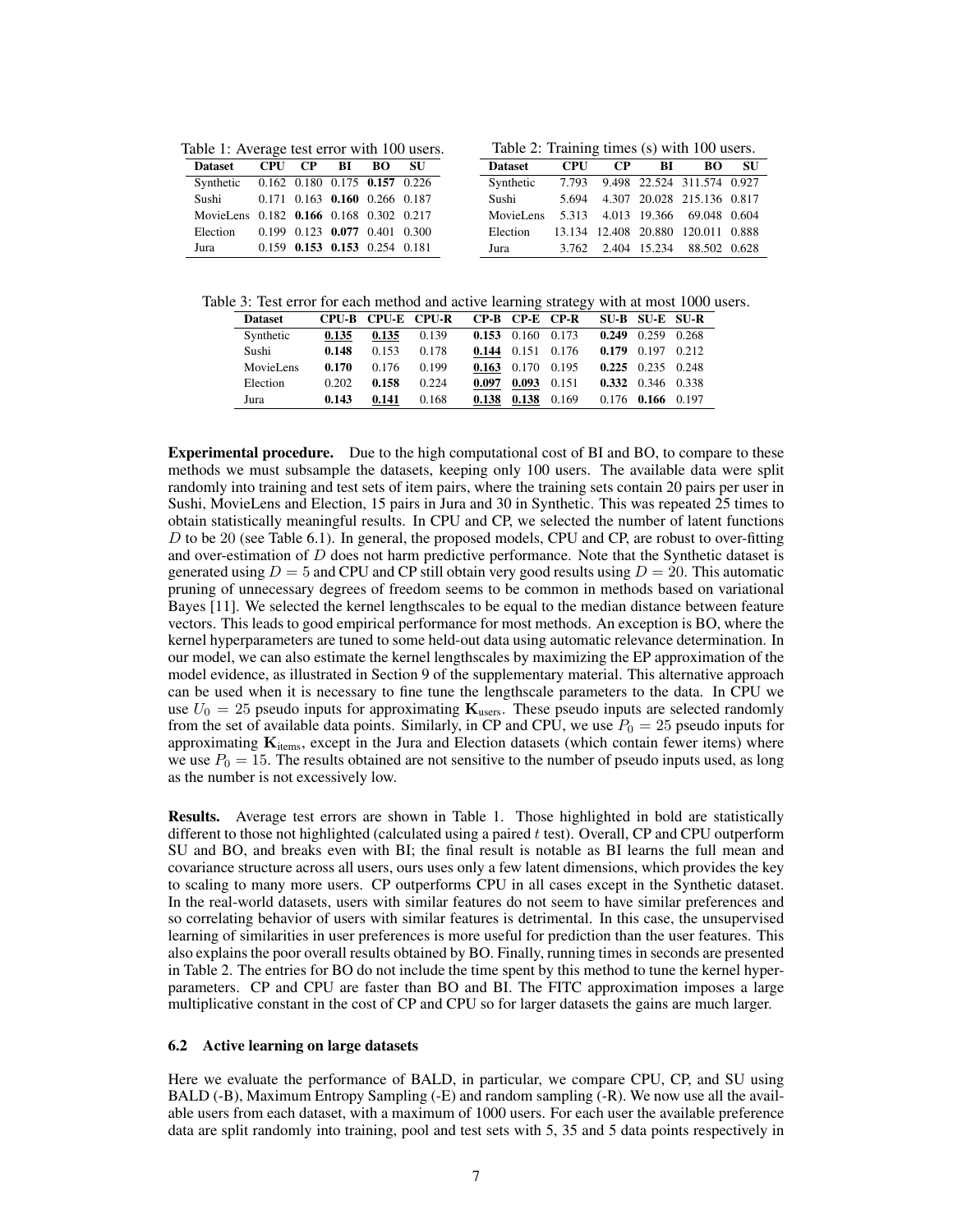

Figure 2: Average test error for CPU, CP and SU, using the strategies BALD (-B), entropy (-E) and random (-R) for active learning. For clarity, the curves for CPU are included only in the Synthetic and Election datasets. The complete plots can be found in Section 10 of the supplementary material.

Synthetic, Sushi and MovieLens, 3, 22 and 3 data points in Election and 3, 15 and 3 data points in Jura. Each method is fitted using the training sets and its performance is then evaluated on the corresponding test sets. After this, the most informative data point is identified in each of the pool sets. These data points are moved into the corresponding training sets and the process repeats until 10 of these active additions to the training sets have been completed. The entire process, including the dataset splitting is repeated 25 times. Figure 2 shows the learning curve for each method. For clarity, the curve for CPU is included only for the Synthetic and Election datasets; in the other datasets CPU is marginally outperformed by CP (see supplementary material, Section 10). Average errors after 10 queries from the pool set of each user are summarized in Table 3. For each model (CPU, CP and SU), the results of the best active learning strategy are highlighted in bold. The results of the best model/active learning strategy combination are underlined. Highlighted results are statistically significant with respect to non-highlighted results according to a paired  $t$  test. BALD always outperforms random sampling and usually outperforms or obtains equivalent performance to MES. In particular, BALD significantly outperforms MES in 9 cases, while MES is better than BALD in only 2 cases.

# 7 Conclusions

We have proposed a multi-user model that combines collaborative filtering methods with GP binary preference modeling. We have shown that the task of learning user preferences can be recast as a particular case of binary classification with GPs when a covariance function called the preference kernel is used. We have also presented BALD, a novel active learning strategy for binary classification models with GPs. The proposed multi-user model with BALD performs favorably on simulated and real-world data against single-user methods and existing approaches for multi-user preference learning, whilst having significantly lower computational times than competing multi-user methods.

#### Acknowledgements

NH is a recipient of the Google Europe Fellowship in Statistical Machine Learning, and this research is supported in part by this Google Fellowship. JMH is supported by Infosys Labs, Infosys Limited.